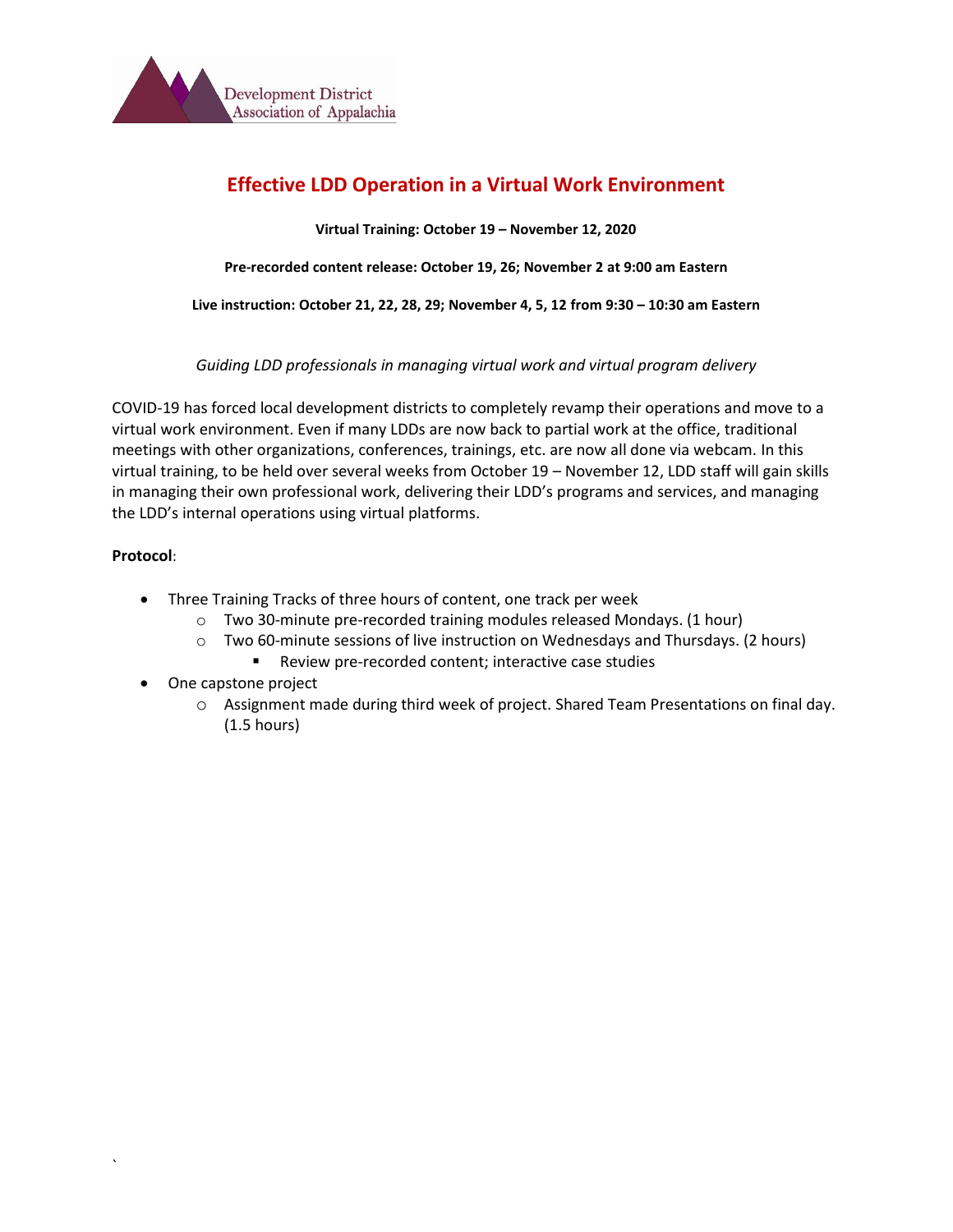

# **Agenda** (all times in Eastern)

# **Track 1: Professional Development**

You can't help others if you don't first help yourself! In Track 1 you will learn how to maximize the efficiency of your workspace, no matter where it is, so that you remain productive while staying safe. Discussion will include best practice tips for office set-up, working virtually with colleagues as well as clients, Zoom etiquette, and more.

# **October 19 (9:00 am Eastern)**: Release pre-recorded content

Module 1: Managing Work from Alternative Office Spaces

- Creating an Effective Work Environment
- Working with Virtual Teammates

#### Module 2: Developing and Leading a Virtual Meeting

- Utilizing Virtual Training Strategies/Tools (including best practices)
- Establishing Zoom Etiquette

#### **October 21 (9:30 – 10:30 am Eastern)**: Live session

- Review Module 1
- Case study exercise

#### **October 22 (9:30 – 10:30 am Eastern)**: Live session

- Review Module 2
- Case study exercise

`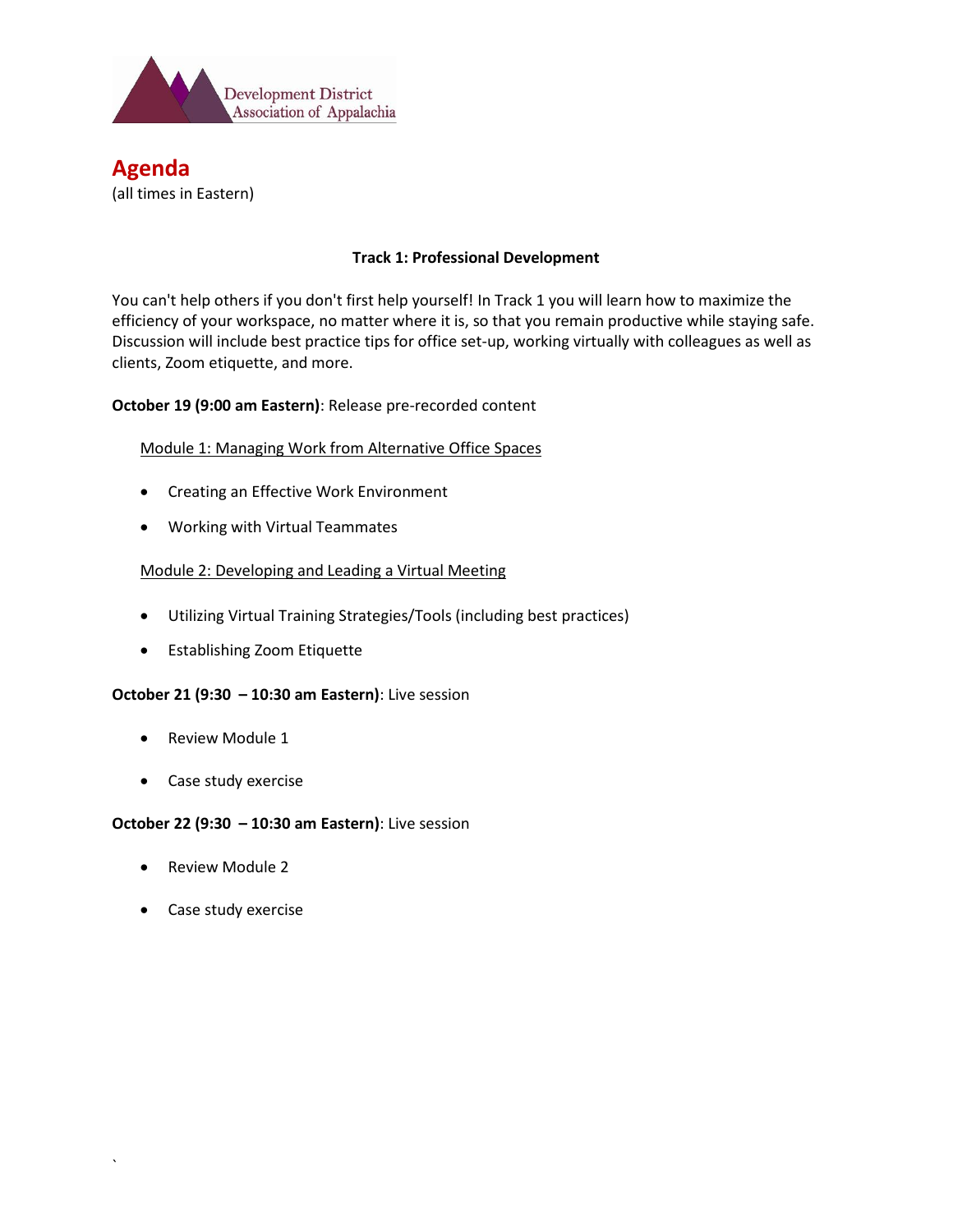

# **Track 2: Organizational Management**

Especially during these uncertain times, it's vital to remember you are not working in a vacuum. This second module will focus on the importance of teamwork, the role of successful leadership, and specific suggestions for activities like Board meetings and functions like human resources management.

# **October 26 (9:00 am Eastern)**: Release pre-recorded content

# Module 3: Virtual Team Building

- Engaging Partners and Encouraging Participation
- Managing Boards and Other Governing Bodies

# Module 4: Leading LDDs in Uncertain Times

- Being Responsive to Stakeholder Needs
- Managing Human Resources Virtually

#### **October 28 (9:30 – 10:30 am Eastern)**: Live session

- Review Module 3
- Case study exercise

#### **October 29 (9:30 – 10:30 am Eastern)**: Live session

- Review Module 4
- Case study exercise

`